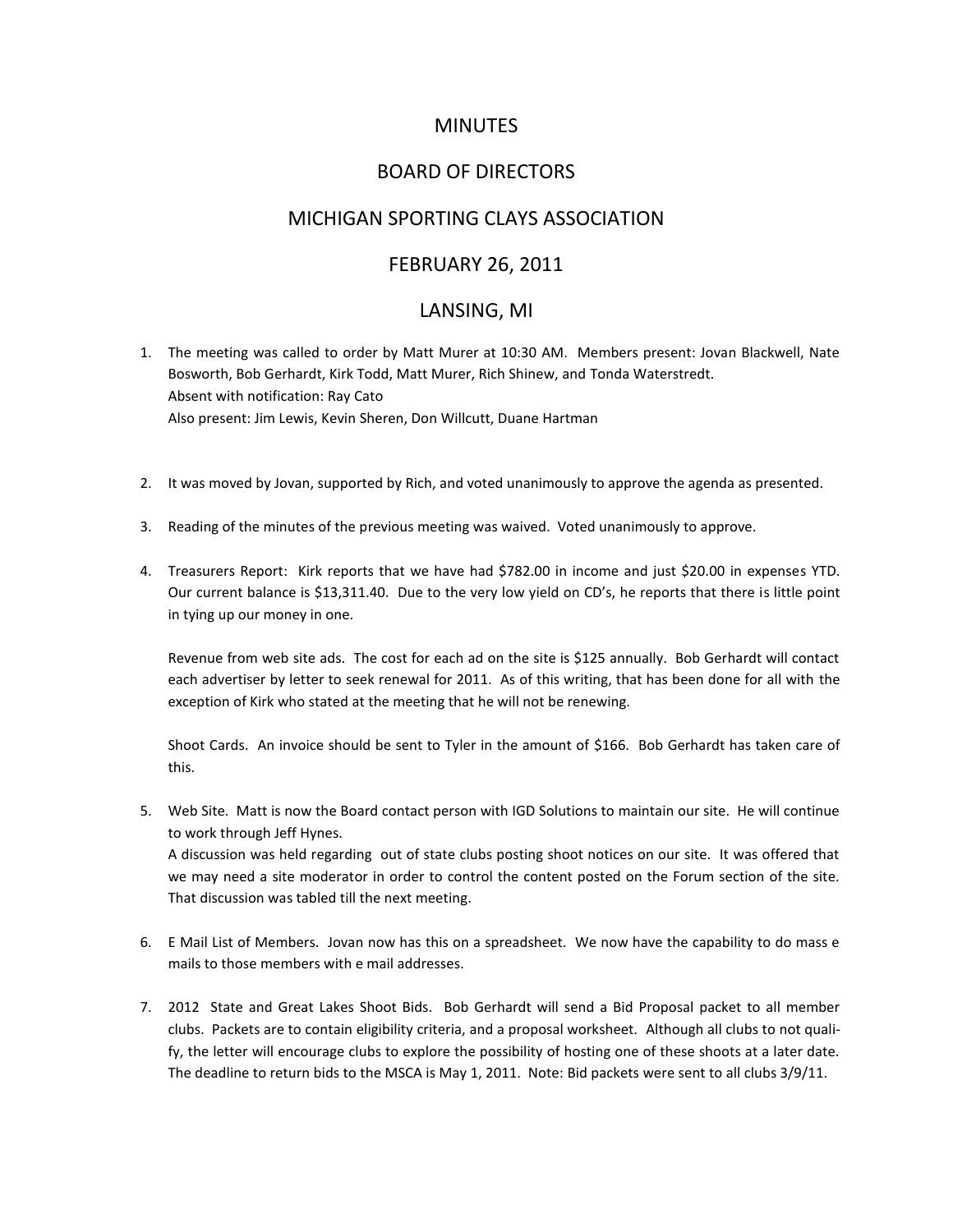8. Board Vacancy. With the resignation of Jeff Hynes there was a vacancy on the Board. Mike Dykstra was nominated by Bob Gerhardt to fill the empty slot and said nomination was seconded by Rich Shinew. A short discussion was held regarding the merits of bringing Mike on board. A vote was taken and it was approved unanimously to appoint Mike to the Board.

With the position of Board President vacant the discussion turned to how we fill a vacant officer position. Currently, the By Laws do not provide a clear remedy. The question arose…Do we need to make a change in the By Laws to provide for adherence to a set procedure to replace a board officer? That question and appointment/election of a new President was tabled till the next meeting.

9. NSCA Report. Kirk reports that the NSCA is proposing changes in the way Zones are configured. MI, IN, and KY would all move west to a Midwest zone. Ohio would move to the east. His feeling is that this change does nothing for Mi shooters. He urged all of us to write to the national office and voice our opposition.

NSCA also want to raise the per target fee from .03 to .04 per target. The increase in revenue would be used to finance increased media exposure for sporting clays. Both Jim and Kirk oppose the change until there is a clear plan in place outlining how this money is to be spent.

10. Kirk had a number of issues he wished to discuss as new business. The first was the \$150 fee to be levied against clubs for a cancelled shoot. He was not present when the vote was taken and wanted to re open the discussion. Matt recalled that the only reason a shoot could be cancelled was an act of god. The rule was designed to prevent clubs from cancelling due to lack of shooters. Tonda pointed out that cancellations in the MSCA aren't as epidemic as some would think. Her research indicated that only 14 of over 300 shoots were cancelled in Mi over the last 4 yrs. Kevin Sheren (Oakhill) then explained his position on the matter. He also stated he was aware that some shooters did make the trip to Oakhill and chose not to shoot on his 2 station course. He offered to let them shoot for free at the next shoot held at Oakhill. At this point, all members of the Board offered their views on the fine issue. Most felt the fine was not warranted. A motion was made by Kirk to abolish the rule. The motion was seconded by Rich. A vote was taken and the motion to abolish was passed unanimously.

Kirk also wanted to discuss the rule requiring each club to have a representative at the Shoot Selection Meeting. He proposed a modification to allow a MSCA Board member act on behalf of their club. That discussion was tabled till the next meeting.

Kirk also discussed the vote of no confidence issue. Jovan replied to Kirk and emphasized that while we may disagree on issues, and a subsequent vote may not go the way we had hoped, we as a board need to support the decision of the majority and present a unified front. He further explained that we have a duty not to go outside this Board to try to resolve issues as was the case here. He cited the present meeting as an example of a board listening to all points of view and then working in unison to achieve the goal at hand.

11. Kevin Sheren mentioned that Oakhill was under scrutiny from the IRS and suggested that we review our IRS documentation to be sure we are in compliance. Kirk said he would look in to it and report.